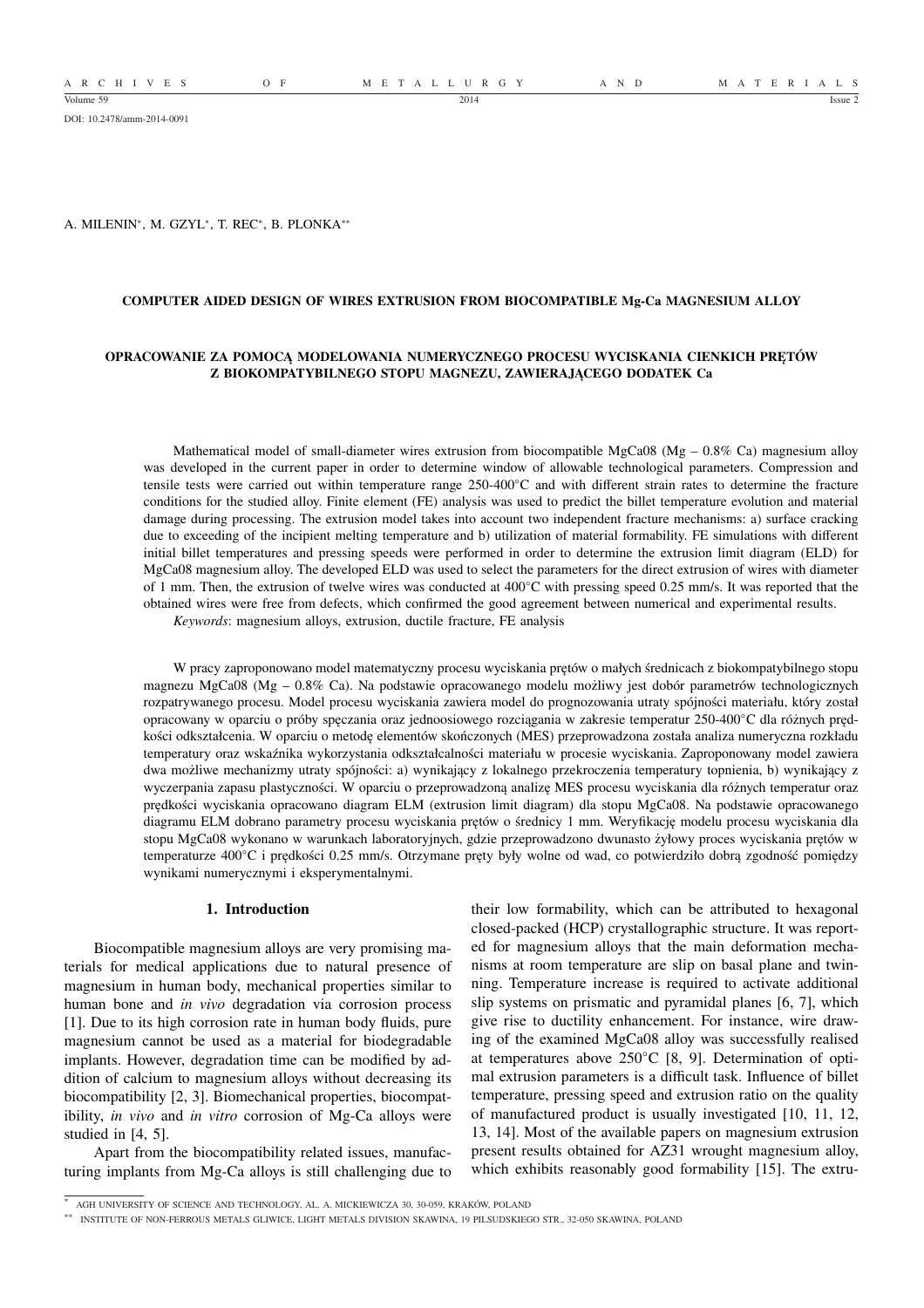sion of rods from MgCa08 was already carried out at elevated temperatures [16]. It was shown that material is very sensitive to variations in temperature and strain rate, e.g. increase in the extrusion speed from 2 mm/s to 8 mm/s led to massive material damage.

In [10], direct extrusion experiments were conducted in order to investigate temperature and ram speed influence on a surface cracking of extruded profiles and rods. It was shown that increase in pressing speed causes heat rise due to friction. Conclusion was drawn that cracking occurs on profile surface when the temperature reaches the incipient melting point. In [11], billet temperature evolution as a function of ram speed was studied. It was observed that increase in extrude temperature varied linearly with logarithmic ram speed, similar effect was reported in [13]. Presented results show that pressing speed and billet temperature have strong influence on extrude quality.

Finite element (FE) analysis is a commonly used tool to simulate metal forming processes. It was used to predict temperature evolution in extruding profile [11], extrusion force [13], metal flow and weld seam formation in the porthole die [12]. Simulations are usually preceded by mechanical tests of compression, tension or torsion in order to determine flow stress curves of examined material [17].

FE simulation can also be used to predict fracture occurrence during processing of magnesium alloys, this approach was successfully applied for sheet metal forming [18] and wire drawing [8, 19]. In [8], the material formability utilization criterion was used to determine optimal drawing parameters, similar approach was also presented in [20]. Multi scale method was proposed for modelling fracture during cold wire drawing [19]. Boundary element method was used to simulate microstructure evolution and the solution was coupled with FE simulation. According to the presented papers, development of a complex ductility model is necessary to model fracture behaviour of Mg alloys.

The aim of this work was to determine the window of allowable extrusion parameters for MgCa08 magnesium alloy. The mathematical model of small-diameter wires extrusion was developed in order to determine the extrusion limit diagram and select the extrusion parameters which allowed obtaining wires free from defects. Two fracture criteria were taken into account: exceeding of the incipient melting temperature on a surface of extruded rod and utilization of material formability. Direct extrusion of wires with diameter of 1 mm was conducted in order to experimentally verify obtained numerical results.

## **2. 2. Mathematical model of extrusion**

Flow stress model for MgCa08 magnesium alloy was introduced using Hansel-Spittel equation:

$$
\sigma_s = A \exp(-m_1 t) \varepsilon^{m_2} \varepsilon^{m_3} \exp\left(\frac{m_4}{\varepsilon}\right) (1 + \varepsilon)^{m_5 t} \exp(m_7 \varepsilon) \varepsilon^{m_8 t} t^{m_9},
$$
\n(1)\nwhere:  $\varepsilon$ , effective strain,  $\dot{\varepsilon}$ , effective strain rate,  $t$  term

where:  $\varepsilon$  – effective strain,  $\dot{\varepsilon}$  – effective strain rate, *t* perature, Aand  $m_1 - m_9$  – empirical coefficients.

The proposed ductility model states that only limited amount of strain, called *critical deformation*, can be introduced to the material without damaging it. The fracture is not observed as long as the effective strain is smaller than the critical deformation:

$$
\psi = \frac{\varepsilon}{\varepsilon_p \left( k_\sigma, t, \dot{\varepsilon} \right)} < 1,\tag{2}
$$

where:  $\psi$  – ductility function,  $\varepsilon_p$  – critical deformation function.

Critical deformation was proposed as a function of stress triaxiality  $k_{\sigma} = \sigma_0 / \sigma_s$ , temperature *t* and effective strain rate ε˙:

$$
\varepsilon_p(k_\sigma, t, \dot{\varepsilon}) = d_1 \exp(-d_2 k_\sigma) \exp(d_3 t) \dot{\varepsilon}^{d_4},\tag{3}
$$

where:  $d_1 - d_4$  – empirical coefficients.

It was assumed that two conditions must be satisfied to avoid material damage during processing. Maximum value of ductility function (2) is less than one and maximum calculated temperature is less than the incipient melting temperature of MgCa08 magnesium alloy, which is 516◦C.

The solution of FE problem is based on the Norton-Hoff constitutive law [21, 22] and is described in [23]. This law is generally written in the form of relationship between stress tensor ( $\sigma$ ) and the strain rate tensor ( $\dot{\boldsymbol{\epsilon}}$ ):

$$
\boldsymbol{\sigma} = 2K \left( \sqrt{3} \dot{\boldsymbol{\varepsilon}} \right)^{m-1} \dot{\boldsymbol{\varepsilon}} \tag{4}
$$

The value of  $m = 1$  corresponds to the Newtonian fluid with a viscosity  $\eta = K$ , when  $m = 0$  equation (4) is equivalent to the plastic flow rule for a rigid-plastic material obeying the Levy-Mises flow rule and the Huber-Mises yield criterion. In the present paper the *m* value is strain rate sensitivity and is equal to  $m_3$  coefficient, determined using inverse analysis. Relation between the yield stress and the constant *K* is:

$$
K(t,\varepsilon,\dot{\varepsilon}) = \frac{\sigma_s}{\sqrt{3}^{m+1}\dot{\varepsilon}^m}
$$
 (5)

### **3. Experimental procedure**

Tensile and compression samples were machined from hot-extruded rod with diameter of 30 mm, the material used was MgCa08 (Mg  $-0.8\%$  Ca) magnesium alloy. The dimensions of tensile samples were 5 mm of diameter and 25 mm strain gauge length. The diameter of compression specimens was 8 mm and 10 mm height. Both experiments were carried out on Zwick Z250 testing machine. Mechanical tests were conducted with different tool velocities: 1 mm/s and 10 mm/s within temperature range 250-400℃, as shown in TABLE 1.

TABLE 1 Tension and compression tests conditions

| Sample no. | Sample temperature,<br>$^{\circ}C$ | Tool velocity,<br>mm/s |  |  |
|------------|------------------------------------|------------------------|--|--|
|            | 400                                | 10                     |  |  |
|            | 300                                |                        |  |  |
|            |                                    | 10                     |  |  |
|            | 250                                |                        |  |  |
|            |                                    | 10                     |  |  |

Load-displacement curves obtained from compression tests were used to identify empirical coefficients of the flow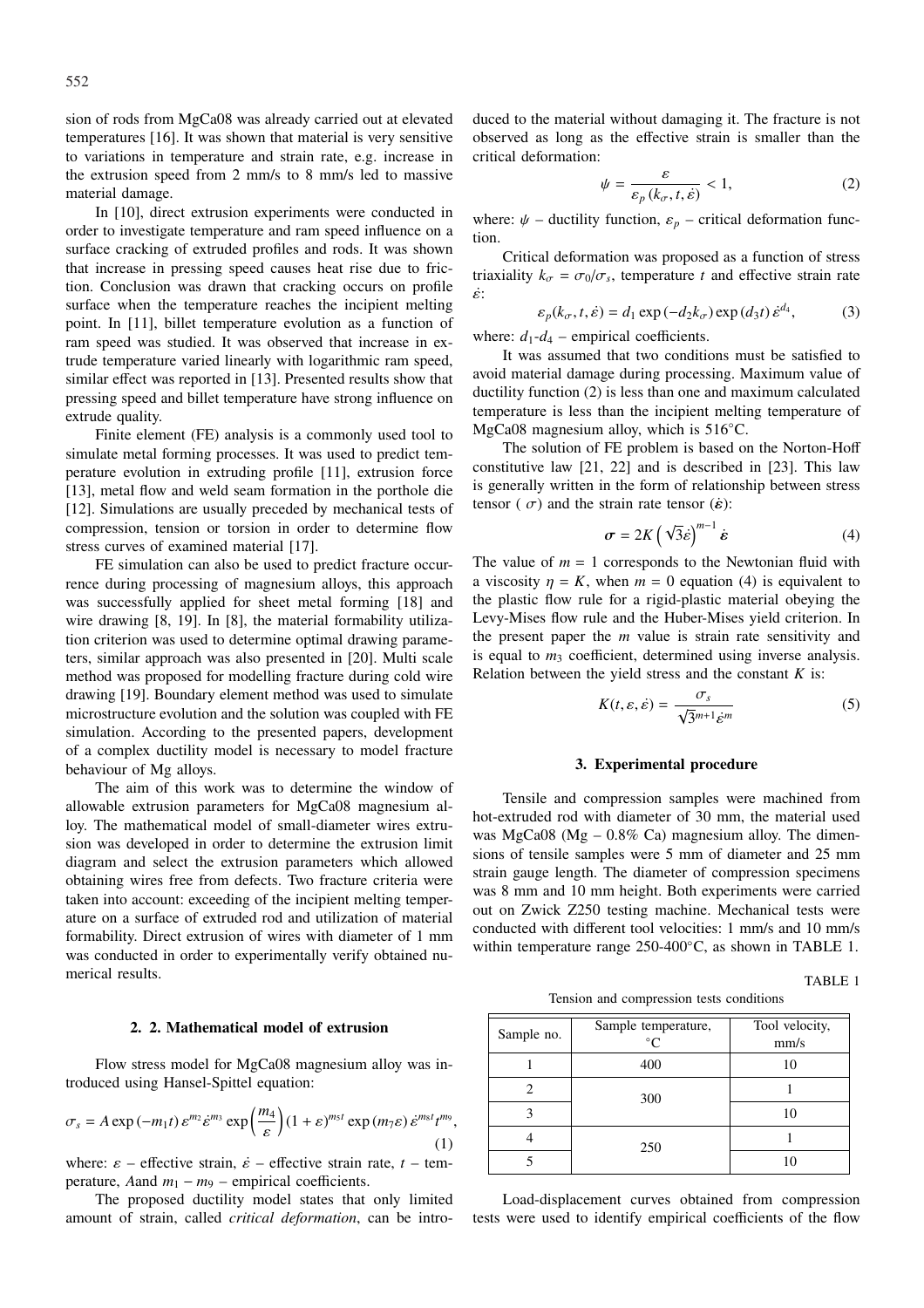553

stress model described by equation (1). Coefficients of the critical deformation function (3) were determined from the results of tension and compression. The maximum value of the critical deformation was expected to occur in the fracture initiation area. This area was localised on the basis of mechanical test results. The FE models of tension and compression were developed in order to identify values of strain, strain rate, temperature and stress triaxiality in the fracture initiation zone. Simulations were run in Forge3 commercial FE software. Then, optimization procedure was used to identify the empirical parameters of the flow stress and ductility models.

The identified models were implemented to Forge3 and FE simulations of wires extrusion were run in order to determine the extrusion limit diagram (ELD) for MgCa08 magnesium alloy. The diagram enabled selection of the extrusion parameters, initial billet temperature and pressing speed, which ensured fracture avoidance. The process was realised on the hydraulic press with load capacity 500 kN. Therefore, another constraint was that the maximum extrusion force should have not exceeded this value. Direct extrusion of wires 1 mm diameter was conducted in order to verify FE simulation results.

## **4. Mechanical tests results**

Tensile and compression tests were run to failure in order to identify the fracture initiation point in the samples. The experimental and numerical results showed that first cracks are observed in the middle of the tensile sample and on the edge of the cylindrical compression sample. The results obtained from experiments enabled to identify conditions of the material damage for negative and positive stress triaxialities, respectively. The maximum values of calculated local fracture strain were 1.9 in compression and 2.5 in tension. The stress triaxiality varies from 0.6 to -1.2 for different tests. The maximum local strain rate at failure was calculated for compression at 400 $^{\circ}$ C and was equal to 5 s<sup>-1</sup>. The results obtained from the mechanical tests and corresponding FE simulations are shown in TABLE 2.

TABLE 2 Results obtained from mechanical test and corresponding FE simulations

| t,<br>°C | V,<br>mm/s | Fracture strain, |      | Stress triaxialit y<br>at fracture, |      | Strain rate<br>at fracture,<br>$s^{-1}$ |      |
|----------|------------|------------------|------|-------------------------------------|------|-----------------------------------------|------|
|          |            | C                | T    | C                                   | T    | C                                       | T    |
| 400      | 10         | 1.9              | 2.5  | $-1.2$                              | 0.6  | 5                                       | 3.6  |
| 300      |            | 1.56             | 2.35 | $-0.6$                              | 0.6  | 0.5                                     | 0.8  |
|          | 10         | 1.56             | 1.18 | $-0.6$                              | 0.58 | 3.3                                     | 3.8  |
| 250      |            | 1.7              | 0.66 | $-0.8$                              | 0.5  | 0.9                                     | 0.1  |
|          | 10         | 0.87             | 0.41 | $-0.57$                             | 0.35 | 3                                       | 0.66 |

 $C$  – compression,  $T$  – tension, t – temperature,  $v$  – tool velocity

#### **5. Optimization procedure**

#### **5.1. Flow stress model**

The compression tests results were used to identify parameters of the flow stress model. The Hooke-Jeeves algorithm was used to minimize the objective function, defined as root mean square error between the load curves obtained from experiment and predicted by FE simulation. Friction factor in simulation was equal to 0.1. Coefficients of equation (1), determined using the optimization method, are as follows: *A* =405.85;  $m_1$  =-0.00826428;  $m_2$  =-0.0281807;  $m_3$  =0.020492;  $m_4$  =-0.0114059;  $m_5$  =0.00521939; *m*<sup>7</sup> =-0.69316; *m*<sup>8</sup> =0.0001636; *m*<sup>9</sup> =0.192958. Figure 1 shows the comparison between the load curves obtained from compression tests and their prediction calculated in Forge3.



Fig. 1. Force-displacement curves obtained from compression tests 1-4 and their prediction calculated using flow stress given by equation (1)

# **5.2. Ductility model**

The generalized reduced gradient algorithm for nonlinear problems implemented in MS Excel Solver was used to determine the empirical coefficients of the critical deformation function. According to equation (3), the ductility function in a fracture initiation zone should be equal to or greater than one to correctly predict the material damage. Therefore, the objective function was defined using the following equation:

$$
\Phi = \frac{1}{n} \sum_{i=1}^{n} (1 - \psi_i)^2,
$$
\n(6)

where:  $\psi_i$  – value of ductility function in fracture initiation zone obtained from FE simulation, *n* – number of measurements.

The empirical coefficients of equation (3) are as follows: *d*<sub>1</sub> = 0.04611; *d*<sub>2</sub> = 0.4759; *d*<sub>3</sub> = 0.01265; *d*<sub>4</sub> = -0.07009. Comparison between the real fracture strain obtained from experiments and the ductility model prediction is shown in Figure 2. Test numbers correspond to the results presented in Table 1. Total percentage error between real and calculated values was 7.8%. The overestimation of predicted critical strain was observed for sample compressed at 400 °C. It was caused by significant ductility increase along with temperature rise, which was difficult to capture in optimisation procedure. Nevertheless, this sample did not undergo massive shear damage as it was observed for specimens tested at lower temperatures. Therefore, it can be concluded that the model can still give reasonable prediction of material ductility at 400◦C.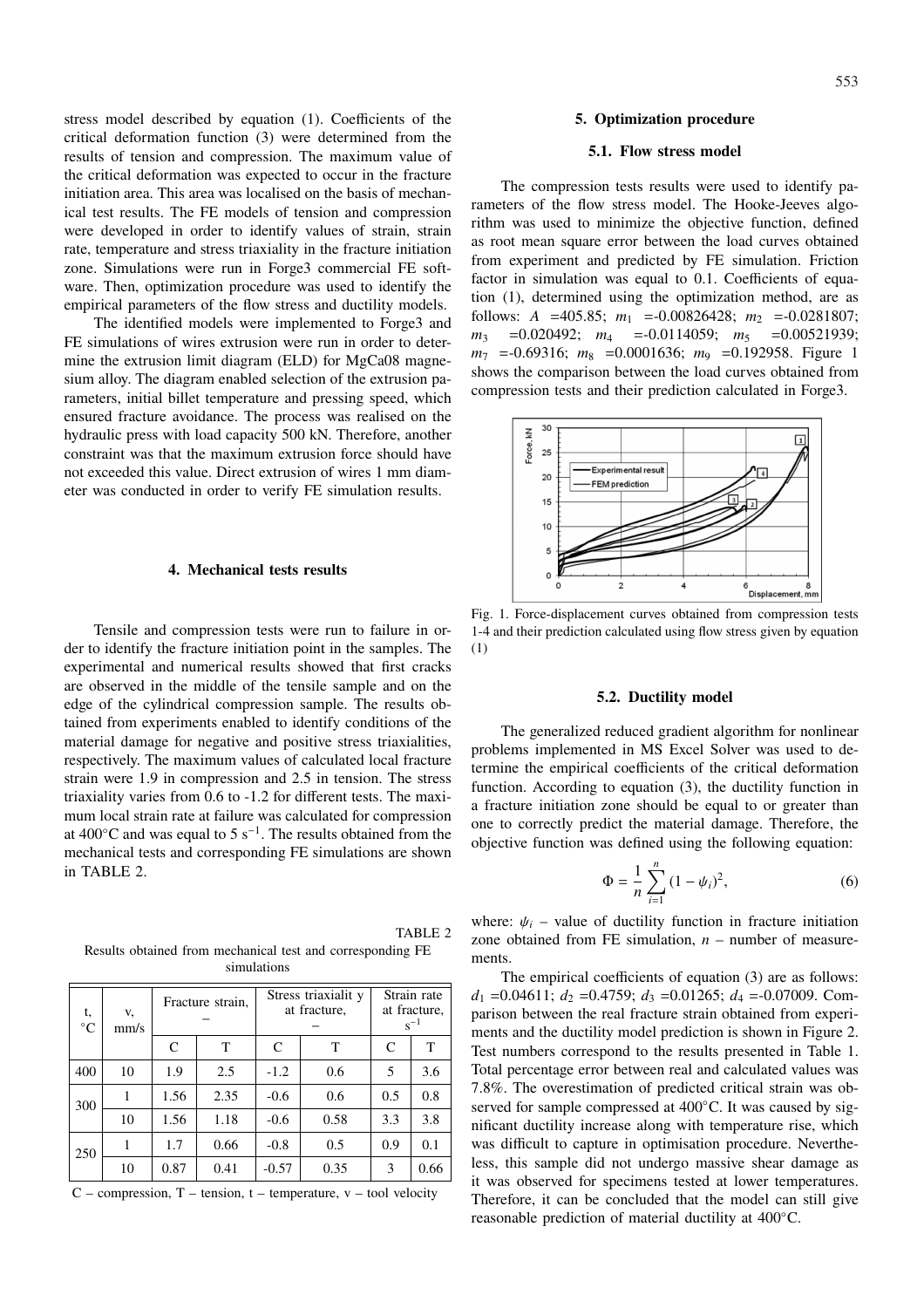

Fig. 2. Comparison between the critical strain values obtained from the experiments and FE simulations: (a) compression tests; (b) tensile tests

Figure 3 shows the comparison between results obtained from FE simulation and tensile test carried out at 300°C with tool velocity 1 mm/s. The model predicted that ductility function value was greater than one when total tool displacement reached 22 mm (Fig. 3a). During experimental testing the sample fractured at displacement 22.5 mm (Fig. 3b).



Fig. 3. Tensile test at 300◦C with tool velocity equal to 1 mm/s: (a) ductility function; (b) fractured specimen.

The relationship between critical deformation function and temperature is shown in Fig. 4a. Critical deformation raises along with temperature increase, therefore, probability of fracture occurrence decreases. Large strain, which is usually observed in extrusion process, can be introduced to material without damaging it at temperature as high as 350-400◦C. Therefore, there is no point in running simulations of extrusion process for temperatures lower than 350◦C. Figure 3b shows the influence of stress triaxiality on critical deformation. It is apparent that in the zones where tensile stress dominates, which is equivalent to positive value of stress triaxiality, material is more prone to damage comparing to negative stress triaxiality zones.



Fig. 4. Critical deformation for different temperatures (a), stress triaxialities (b) and strain rates

## **6. FE simulation of extrusion**

## **6.1. Model details and experimental plan**

The identified flow stress and ductility models were used in Forge3 to perform FE simulations of wires extrusion. The ductility model was implemented into Forge3 using FOR-TRAN user subroutines. Current values of temperature, effective strain, effective strain rate and flow stress can be obtained directly as predefined FORTRAN variables. Flat die with twelve orifices 1 mm diameter was proposed for the process, as shown in Figure 5. The billet from MgCa08 was 40 mm long with diameter of 30 mm. Friction between billet and dies was described using Tresca friction law with friction factor equal to 0.5. Due to the model symmetry only 1/12 part of the model was calculated, which allowed reducing computation time significantly.



Fig. 5. The die used in the FE simulation of extrusion process: a) 3D model; b) top view; c) broken-out section (all dimensions are in mm)

The goal of the performed FE analysis was to identify the window of allowable extrusion parameters of small-diameter wires extrusion. The influence of initial billet temperature and pressing speed on material ductility and force needed to conduct the process was studied. Simulations were run with initial billet temperatures: 350, 400, 450◦C and pressing speeds: 0.25, 0.5 and 1 mm/s, which gives nine simulation variants in total.

## **6.2. Extrusion limit diagram**

The FE simulation results were used to determine the extrusion limit diagram (ELD) for MgCa08 magnesium alloy. The maximum value of ductility function and the maximum temperature on billet surface were obtained from every simulation. Those values were plotted on the diagram shown in Fig. 6. Solid and hollow marks show the values of ductility function and maximum billet temperature, respectively. Moreover, solid line which indicates the formability limit (ductility function equal to one) and dashed line showing the incipient melting point equal to 516◦C were plotted.

It is apparent from Figure 6 that the maximum local value of ductility function was less than one for four from nine investigated variants. Extrusion can be carried out at 450◦C with pressing speed 1 mm/s but processing at 400◦C requires lowering velocity to 0.25 mm/s. It was predicted that conducting the process at 350◦C leads to material damage. The maximum temperature did not exceed the melting point in any of the performed simulations; it reached 476◦C during pressing with 1 mm/s at 450◦C. The risk of local material melting is smaller than fracture occurrence due to limited ductility of MgCa08 at investigated temperatures. Generally, extrusion of small-diameter wires is possible to realise at 400℃ with low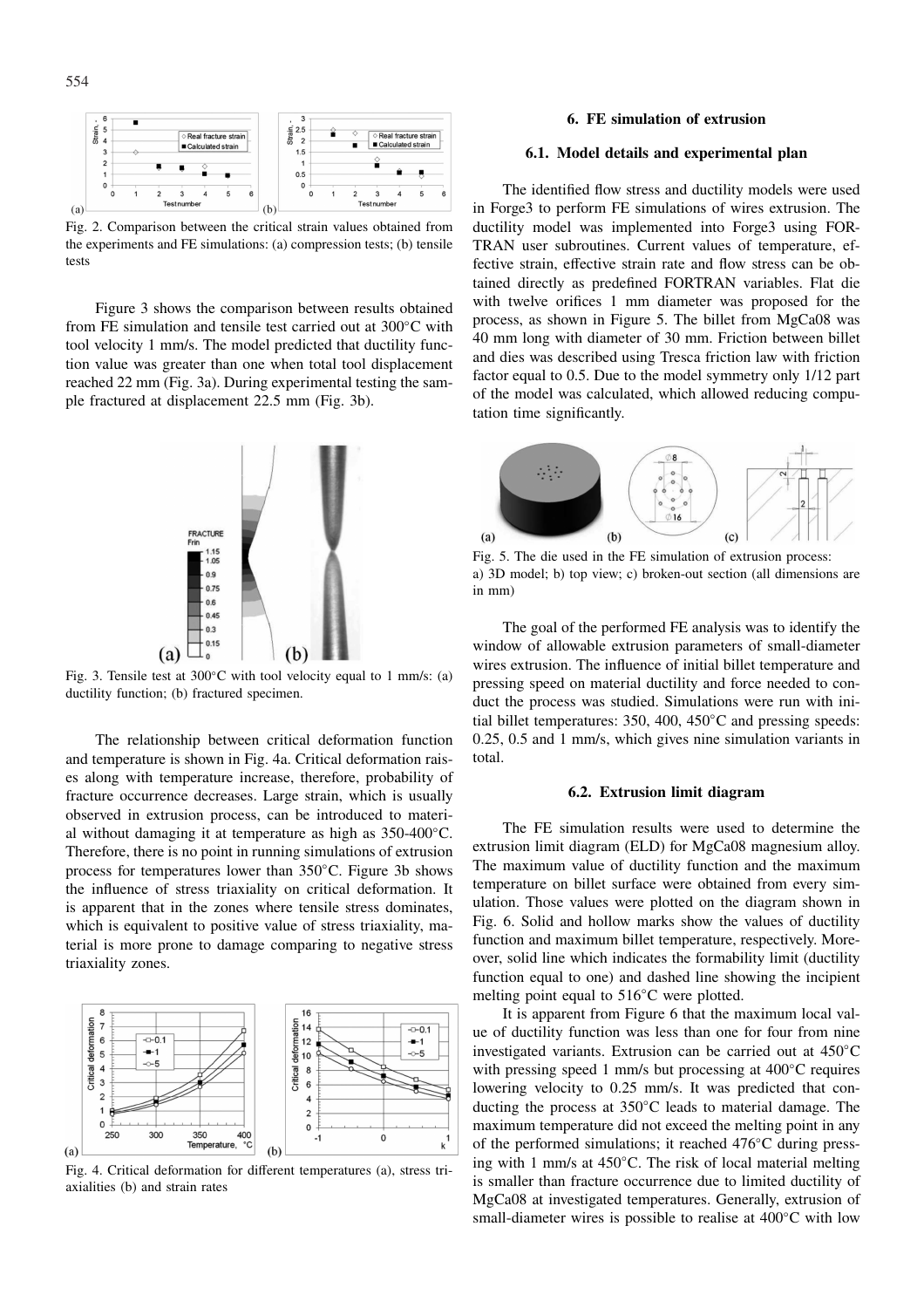pressing speed and temperature increase is required to speed up the process and improve efficiency.



Fig. 6. Extrusion limit diagram for MgCa08 magnesium alloy. The solid marks represent the ductility function and the hollow marks show the maximum temperature values

The ELD allows determining the extrusion parameters which ensure that produced wires will not be damaged. However, another parameter that should be considered is a maximum force needed to conduct the process as each press has its load capacity. The maximum extrusion force obtained from FE simulations was plotted in Figure 7. Extrusion at 350◦C requires a press with load capacity of 600 kN, further temperature increase reduces this value to ∼500 kN and ∼430 kN for 400◦C and 450◦C, respectively. Moreover, lowering pressing speed also reduces the maximum extrusion force in each case and it is explained by the material strain rate sensitivity at elevated temperatures. Solid line in Fig. 7 indicates the load capacity of the press used for experimental verification of presented FE simulation results.



Fig. 7. Numerical prediction of the maximum extrusion force and the maximum force measured during extrusion conducted at 400◦C with pressing speed 0.25 mm/s

Figure 8 shows the results obtained from FE simulation with initial billet temperature 400◦C and pressing speed 0.25 mm/s. Due to the low ram velocity, temperature rose only up to 406◦C. The maximum values are observed in the billet volume; therefore, heat generation due to the friction in the die orifice was negligible. It is important since the heat generation on billet-die interface is often a main cause of local temperature rise and crack occurrence during extrusion process [9]. Figure 8c shows mean stress field obtained from simulation; die orifice is a tensile stress dominated zone which coincides with the region where the maximum critical deformation occurs. It indicates that tensile stress field observed in the die orifice during extrusion is responsible for material damage.



Fig. 8. Results of the FE simulation with initial billet temperature 400◦C and pressing velocity 0.25 mm/s: (a) temperature; (b) effective strain rate; (c) mean stress; (d) ductility function

### **7. Extrusion of wires**

The extrusion of wires with diameter of 1 mm from Mg-Ca08 magnesium alloy was conducted at 400◦C with pressing speed 0.25 mm/s. According to the developed ELD, the selected parameters guarantee that obtained wires will not fracture during processing. The experiment was realised using the hydraulic press with load capacity of 500 kN, which is shown in Fig. 9. The FE analysis showed that extrusion force does not exceed the press capacity for the selected parameters. Die used in the process is shown in Fig. 5, the billet dimensions were 30 mm diameter and 40 mm length. The graphite grease was used as a lubricant.



Fig. 9. The hydraulic press (a) and the extrusion of twelve wires from MgCa08 (b)

Twelve wires were obtained by direct extrusion and cracks were not observed on the wires surface after processing; one of the produced wires is shown in Fig. 10. The maximum load during extrusion was measured as 390 kN which gives the good agreements with FE prediction (405 kN), as shown in Fig. 7. Tensile test was performed on Instron 4502 testing machine in order to investigate the wire strength and ductility. Mechanical properties of the examined wires are: yield stress –